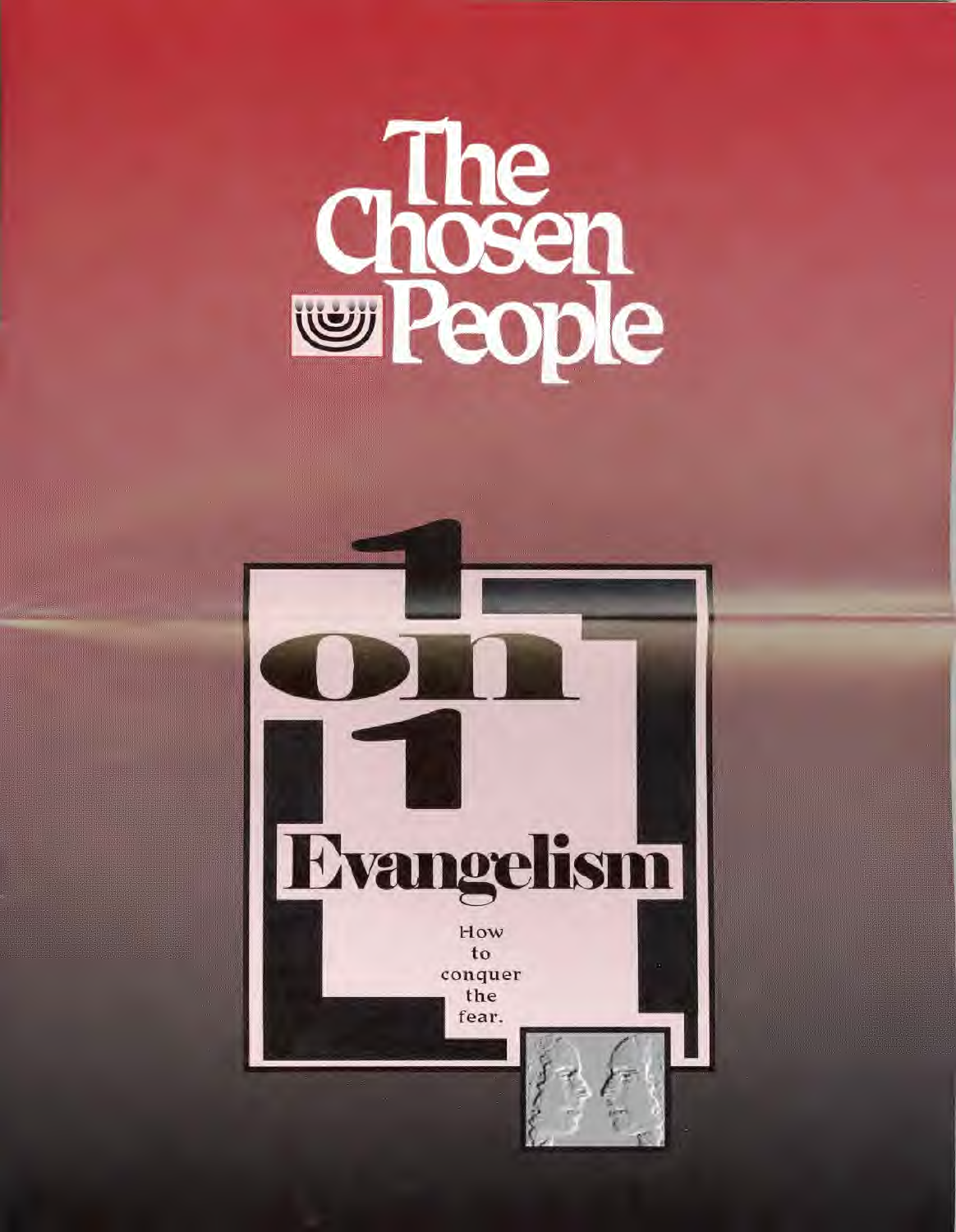

# "I RAISED MY HAND!" **•**  *by Sam Nadler*

CPM worker told me that Judy and Burt might come to the Seder I was conducting that night. When they arrived, I could easily tell who they were.

Judy, a believer, looked interested and alert. Burt, her Jewish friend, sat with his arms folded across his chest with, at best, a look of casual interest on his face.

After dinner, I tried to strike up a conversation with Burt. I ignored the fact that an invitation was probably not welcome and invited him to the CPM congregation I was then pastoring.

> Imagine my surprise when Judy and Burt actually showed up at the service. I was less surprised when Burt spent the entire rime looking at the ceiling, the windows, the floor...he made it dear that he was there because of Judy. Don't get me

wrong. Burt was a very nice person. He was a handsome man who dress sharply and appeared to be well established in life. I had the impression that he was an interesting, easylike person who was disinterested in the Gospel.

Week after week they both came our service. And though Burt lost bored expression, he never seemed to open up inside. Then one week, du an invitation to trust the Lord, Burt raised his hand!

So later I asked him, "Burt, do y believe Jesus is the Messiah?" "I rais my hand:' "Do you believe He died for your sins?" "Well, you know, I raised my hand:'

The conversation went on like this. We made plans to meet for a personal Bible study, but I had a feeling that what Burt really wanted was not the Messiah but Judy's approval so that h might marry her.

At our second meeting he confirmed my fears by telling me that he and Judy wanted to get married and they wanted me to perform the ceremony. My heart sank.

"Burt," I asked him, "do you reall believe in Jesus? That he died for yo sins?"

"I raised my hand:' When I prodaimed that God raised Jesus from the dead, Burt acted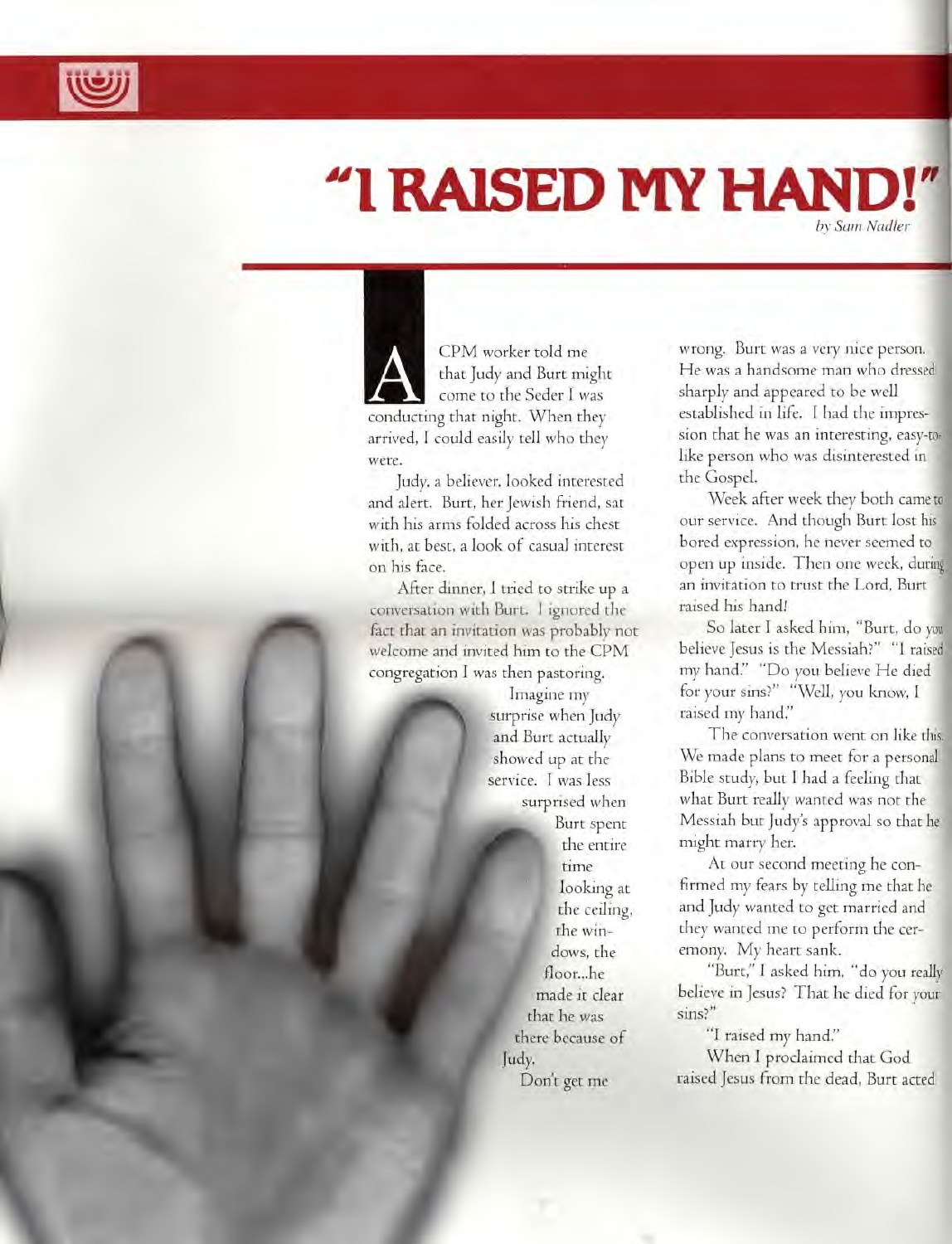

# *Sometimes genuine evangelism requires bold disbelief.*

as if I had suggested Santa Claus were real. I had to tell him, "You're a believer, Burt, when you believe. Not when you raise your hand."

I offered to meet every week with Burt, but insisted that I couldn't perform the wedding ceremony.

Burt and I met every week throughout June, July and August. At times, he seemed very curious and open. Other times he seemed immune as if he had done everything he could do that one time he raised his hand.

Then, one night, he confessed. "You know, Sam, I think I really do believe. I understand that He died for my sins and really was raised from the dead."

This time when he prayed to trust the Lord it was real. It was like his hand finally raised — but this time from the inside out. During praise time in the congregational service Burt stood up and said, "It worked! Now I'm a believer!'



Chosen People Ministries

# *Overcoming evangelism's biggest obstacle.*

CPM missionaries and volunteers hand out thousands of evangelistic tracts each year. But we don't throw them to the wind. We average at least one good contact for every 1,000 tracts distributed.

And with the average tract costing 7 cents, that's an extremely costeffective outreach. On top of that one immediate contact, only God knows how many lives are touched by the other 999 tracts.

While those numbers are important, evangelism is not all numbers. In reality, it always comes down to a personal contact.

For many, that's a scary thought. Often, the greatest hurdle to evangelism is our own fear. Christians are afraid of hurting people's feelings. They fear rejection. They're concerned about hurting business relationships. They're even afraid of being outdueled with the "Sword of the Spirit!" (Some Christians think their Jewish friends know the Old Testament better than they do, leaving them at a disadvantage in witnessing.)

All these risks are very real possibilities. But there's a much greater risk — being responsible for not sharing Jesus when we have a chance. Jewish people need a Savior, just like everyone else!

Look for opportunities to share the Messiah wherever you find yourself — in your carpool or club, at your doctor's or lawyer's office, with patients or clients, perhaps in a shopping mall or restaurant. Someone you know — or someone you will meet — needs to know the truth about our Messiah.

To give you some help, we're reproducing a condensed version of one of our popular tracts right here in this issue of The Chosen People. Cut it out and give it to a Jewish friend or acquaintance. If you don't know a Jewish person, send it in the mail or leave it in a place where it will be noticed by a Jewish person. Only God knows, but this could be the one tract in 1,000 that elicits a personal response.

For more tracts, please call Chosen People Ministries at (704) 357- 9000. Or write to 1300 Cross Beam Dr., Charlotte, NC 28217-2834. In Canada: (416) 250-0177; P.O. Box 897 Station B, North York, ONT M2K 2R1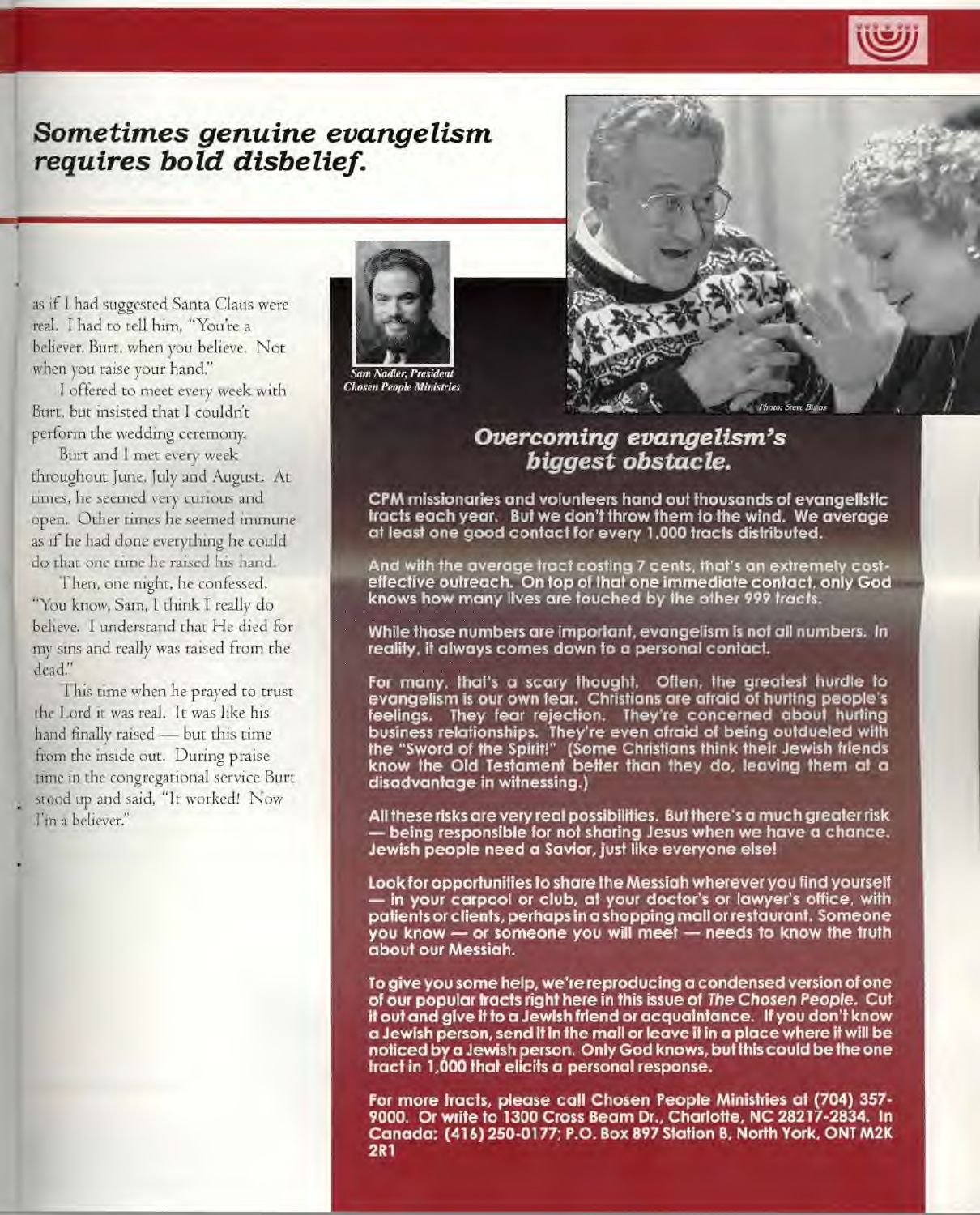

# **ABOl**

**One-time dr**  *joins the Lo* 

*by Larry Rich Canadian Director* 

# by Larry Rich<br>Canadian Director<br>Chosen People Ministries **2222222222222221 11111111111110 111111111111111**

ussian-born Dima modestly<br>questions if his life is really<br>article. But the one-time Israeli draft questions if his life is really interesting enough for a feature artide. But the one-time Israeli draft dodger, illegal immigrant and geophysicist has a story to tell about how the Messiah can turn a life around 360 degrees!

# *The reluctant immigrant.*

Like so many other Russian Jews, Dima's family moved to Israel at the first chance they got. But while in Israel, Dima began to feel dissatisfied with life. He wondered why he existed. And as he began to question, God began to reveal Himself.

Once while sitting in a waiting room, Dima found a New Testament and some Gospel tracts — unusual reading materials for a dentist's office in Israel! But he looked at them with great interest.

# *Trading a lie for Maple Leaf security.*

Dima lived in Israel for two years. But because military service is mandatory there, Dima was determined to leave and avoid the draft.

When his plans to move to Switzerland fell through, friends suggested he go to Canada. And still he searched. "When I left Israel, I felt something," he explained. "But I didn't know what it was. I didn't know at that time it was God. I felt that I needed something strong in my life...to help."

Under false pretenses Dima was accepted into Canada as a refugee. But Dima's life changed direction in Toronto when he met a man from Israel who invited him to Chosen People's Beth Sar Shalom Congregation.

# *Faith brings dreaded consequences.*

CPM missionary Rob Styler was pastoring the congregation when Dimi first visited. And the more Dima he Rob speak about the Messiah, the m he wanted to know.

Dima began to read his Bible an brought many of his questions to Ro<sup>l</sup> Alex, a Russian-speaking member of the congregation, also discipled Dim After he made his decision of faith the Lord, Rob baptized the new believer.

Soon Dima's immigration status came up for review. And as a believer, he couldn't live under false pretenses, he explained to the courts how he ha lied to get into Canada. Dima withdrew his claim as a refugee and was sent back to Israel to what he dreaded the most: service in the Israeli military.



Photo, Stre, Nurri

*Immigrants are searching for a new life. They're open to new life in the Messiah.*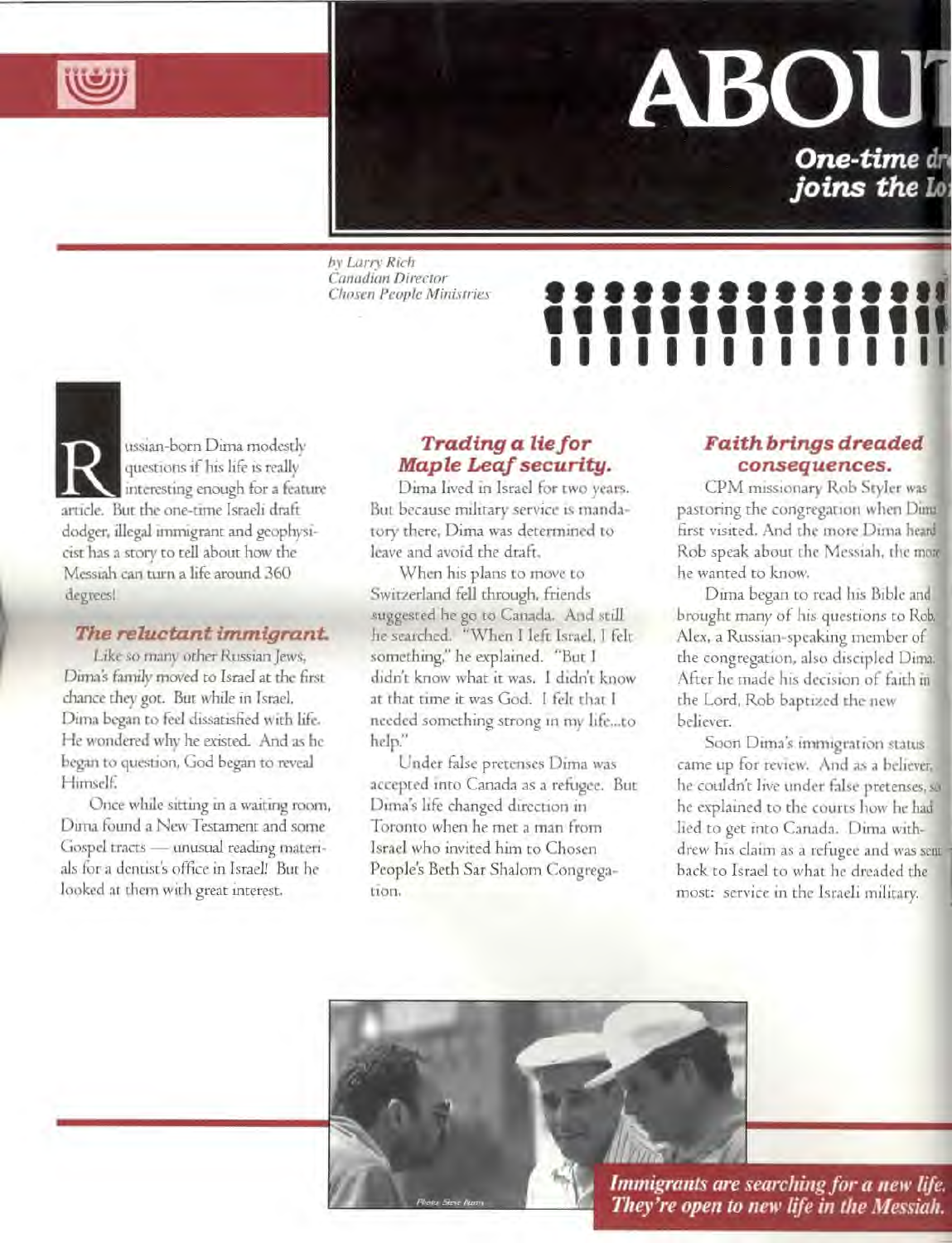# I FACE!

*aft* **dodger rd's army.** 



# I.... It If ,III I I I I I I I I I I I I I 1 I I I I I I I I I I I I I I I I I I I I I

Despite what seemed like a setback, God gave Dima courage while he was in the military — so he could witness to many people.

# *God's plan a happy ending.*

But that was only the start of Dima's faith adventure. After several months, he was able to return to Canada to marry Lydia, who also attends Beth Sar Shalom Congregation. Rob Styler presided over their wedding ceremony. Soon Dima and Lydia will be having their first child. As Dima puts it, "There is nothing more important than serving the Lord!"

# *GOOD NEWS...BAD NEWS... PRAYER NEWS*

Please use these news briefs as a basis for prayer and thanksgiving.

FRESHMAN MISSIONARY HEADS FOR SOUTH FLORIDA. Jewish believer Steve Hale's first assignment as a CPM missionary is south Florida — an area with the second largest Jewish population in the United States. Please pray for the Hale family as they begin their new ministry.

### CPM MISSIONARY INTERVIEWED ON JEWISH TV.

CPM missionary Roberto Passo in Buenos Aires, Argentina, was recently interviewed by a rabbi on a local television program. The show has a predominantly Jewish audience. Pray that the hearts of viewers would be softened and prepared to accept the Messiah.

### SEE ISRAEL THROUGH JEWISH EYES.

Tour hosts Harold and Grace Sevener are preparing for a unique 12-day CPM-sponsored trip to Israel November 5-16, 1994. On the itinerary: Mt. Carmel, Tiberias, Galilee, the Dead Sea, Jerusalem and much more.

As you plan for next year's vacation, contact us concerning the all new "See Israel Through Jewish Eyes" tour for 1995. CPM National Ministries Representative, Ben Alpert, will be guiding a group through Israel March 6-15.

For more information on either tour, contact Chosen People Ministries at 1-800-260-5200.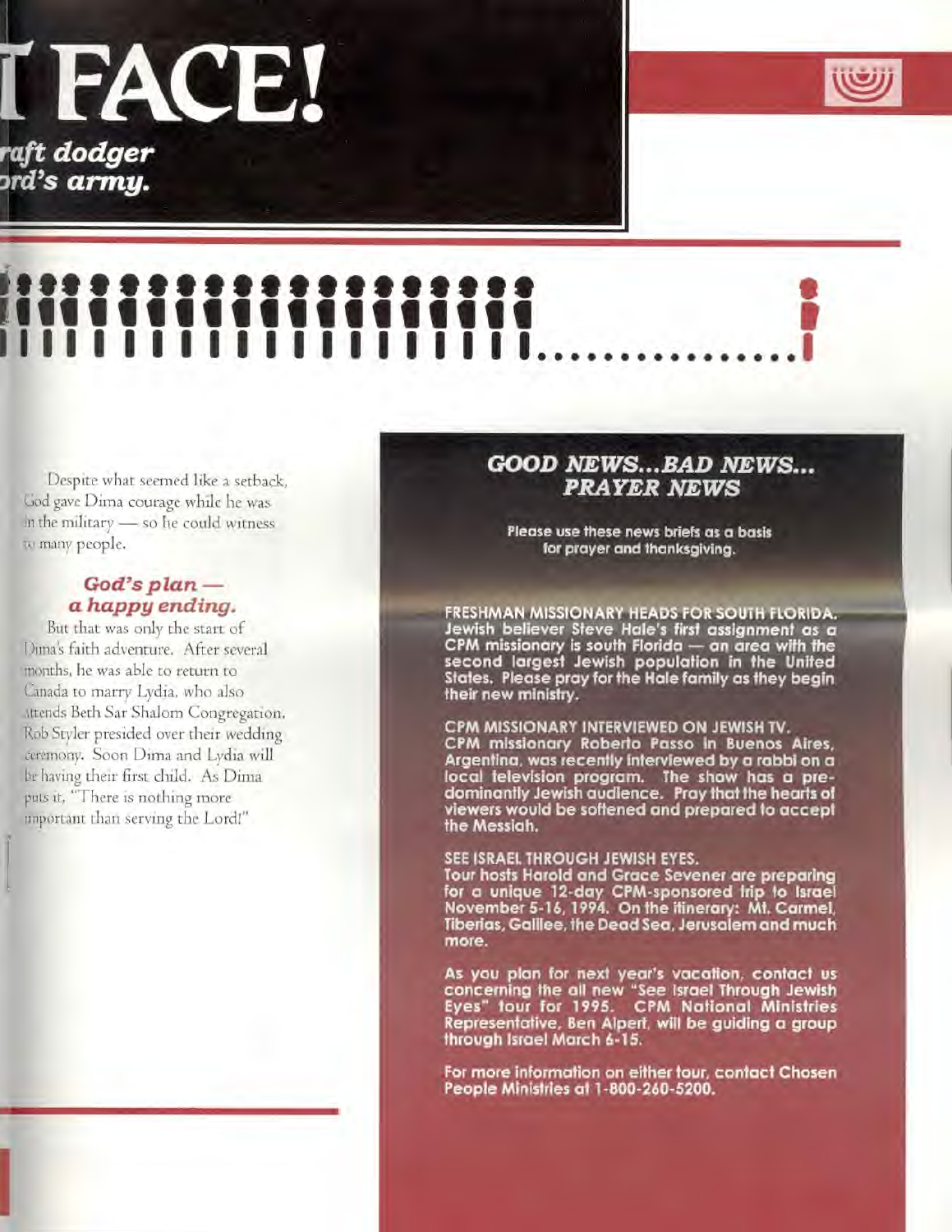

# **WHY PRAYER MATTERS.**

*by Larry Rich Canadian Director, Chosen People Ministries* 

udah's King Jehoshaphat was in trouble. A coalition of nations with a vast army was invading his country. The king's first response was to inquire of the Lord, and he proclaimed a fast for all Judah. The Bible tells us, "The people of Judah came together to seek help from the Lord; indeed, they came from every town in Judah to seek him." *(11 Chronicles 20:•4)* 

Jehoshaphat led the people in prayer at the temple, admitting to God, "We do not know what to do, but our eyes are upon you" *(verse 12).* The king assured the people that the battle was not theirs, but God's *(verse IS).* He encouraged the people to go out and face the enemy *(verse 17).* The people then worshipped the Lord *(verse 18).* 

The next morning the people of

Judah followed King Jehoshaphat's instructions and began to sing and praise the Lord *(verses 21-22).* The Lord fought for Judah and the enemy destroyed each other *(verses 23-24).* The men of Judah returned joyfully to Jerusalem, for "the Lord had given them cause to rejoice over their enemies" *(verse 27).* 

This great victory for the people of God was possible because their leader "resolved to inquire of the Lord." If their leader had been you or me, would we have placed that much emphasis on prayer?

For the people of Judah, prayer dearly mattered. It ought to matter to Jesus' followers today. God always looms larger and our troubles smaller when we come boldly to Him in fervent prayer.

## Prayer matters for at least four reasons.

First: Prayer matters because God commanded it. We are to devote ourselves to prayer, being watchful and thankful. And we should pray without ceasing *(Colossians 42,1 Thessalonians 5.•1*7,1

Second: Prayer matters because it glorifies God. When we pray in the name of Jesus, it brings glory to the Father *(John 14:•13).* 

Third: Prayer matters because we need to communicate with our heavenly Father. This is because we have become His children.

Fourth: Prayer matters because we can obtain God's answers and provision.

*"If you remain in me and my words remain in you, ask whatever you wish and it will be given you." (John 1S:7)* 

# **Should North Americans pray for Israel, no matter what?**

Absolutely! The Tenach (Old Testament) is very clear on the subject, from Genesis 12:3 ("I will bless those who bless you, and whoever curses you I will curse") to Psalm 122:6 ("Pray for the peace of Jerusalem"). The Lord instructs us to support the nation of Israel. God has not abandoned His plan for His people.



On the other hand, we must remember that Israel is not a "Christian" nation. We need not support all the decisions of her rulers to support Israel.

As believers, our interest and commitment to Israel should be a bridge to unbelieving Jewish people. Get to know more about God's Word concerning Israel. Stay in tune with current events. Perhaps a conversation about politics can be a first step to introducing someone to the Messiah of Israel.

Great heroes of the faith emphasized the importance of prayer. William Carey said, "Prayer — secret, fervent, believing prayer — lies at the root of all personal godliness:' Charles Spurgeon attributed his success to the prayers of his church. William Temple notes that coincidences occurred much more often when he prayed.

There is no spiritual battlefield more important today than that of reaching Jewish people for their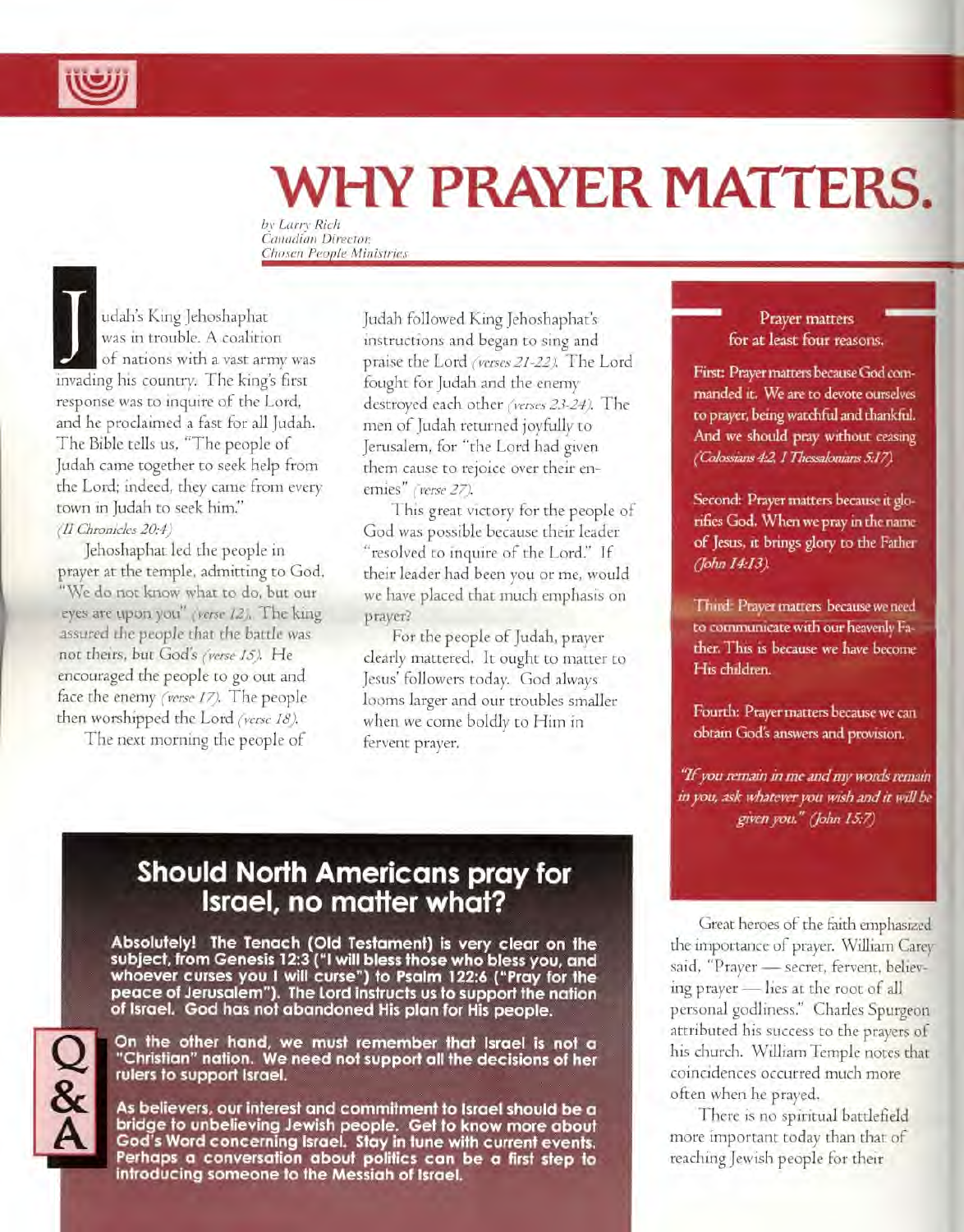# *Four reasons to take Jehoshaphat seriously.*

Messiah. Here especially prayer matters. Are you praying for the salvation of the Jewish people and perhaps individual Jewish people that you know? May each of us, like Jehoshaphat of old, have a resolve to come before the Lord, for "The effectual, fervent prayer of a righteous<br>man availeth much." (James 5:16)

This tract can be cut and folded for use with your Jewish friends.

# *qE ssa*  **ay)** *mouy* not **p**<sub>mo</sub><sub>M</sub>  $M$

# man availeth much." (James 5:16) CONNIEKHEILS **DNOWY**